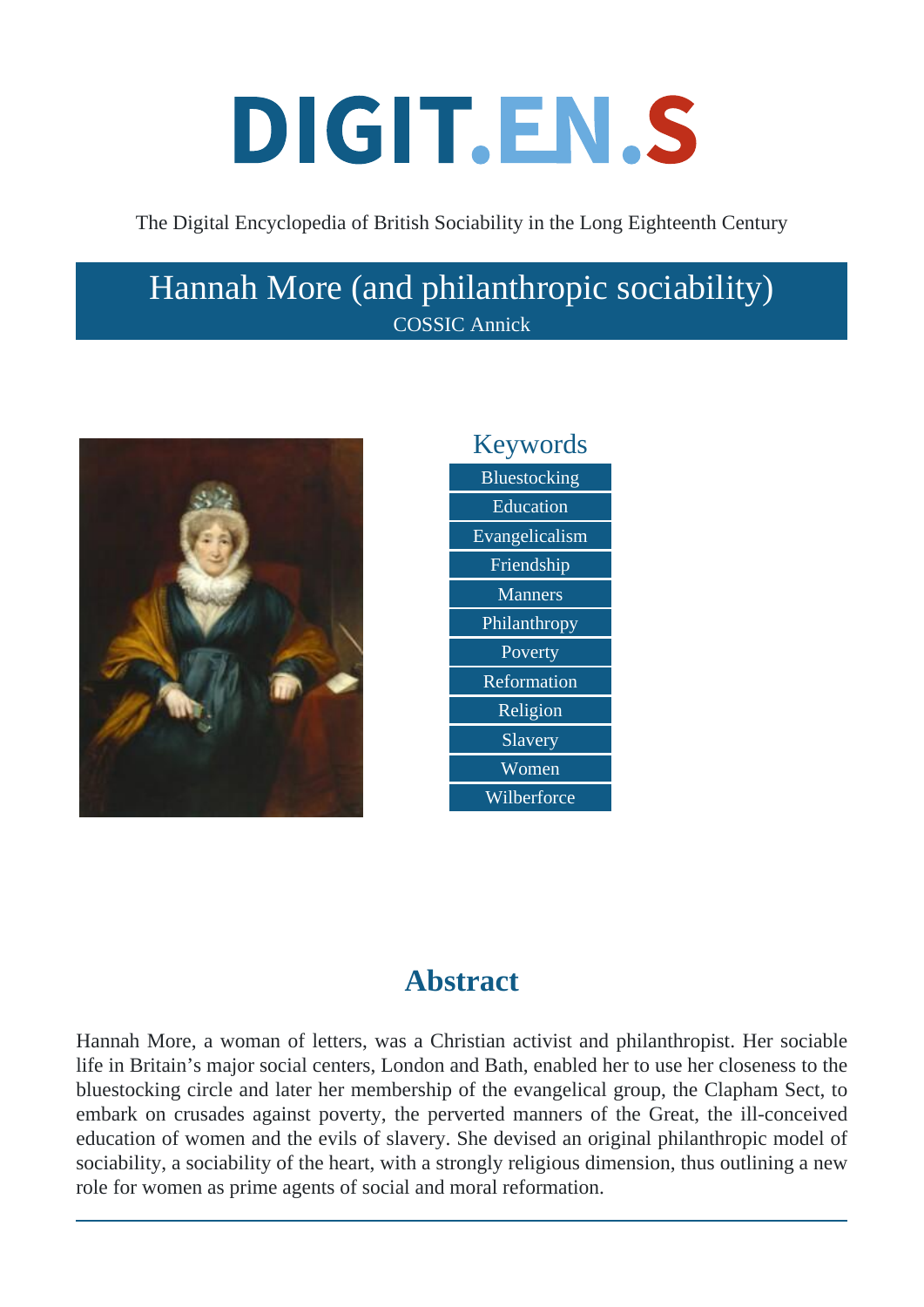Hannah More (1745-1833), who was one of the first women writers to become famous in Britain and later abroad, is today remembered as a Christian activist and early philanthropist. As a matter of fact, she used her pend her literary talents to promote four main causes, the reformation of manners, the abolition of slavery, the education of women and the alleviation of poverty. Having started as a provincial schoolteacher living in Bristol and educated in her father's school, she soon became the author of a  $\overline{p}$  hay, Search after Happines which, first published locally, was republished in London where it won her public recognition. There, thanks to her friends' letters of introduction, she rubbed shoulders with the literati of the bluestocking circle, dominated by Mrs Montagu of whom she quickly became age It is undoubtedly her status as a playwright that enabled her to strike a lifelong friendship with David Garrick and his wife Eva and to lionize Samuel Johnson and Horace Walpole. What has been called 'the Complicated Temptation of the the at the stension at the heart of her early life between indulging in the pleasures of sociability, albeit literary sociability, and the seriousness of her mission, i.e. the reformation of society through philanthropy.

Three cities, as renowned sociable spaces, shaped More's personality: Bristol where he literary career was launched, London to which she made regular trips after her prospects of marrying a wealthy squire failed to materialize, and Bath where the five More sisters bought a house on Great Pulteney Street and spent the winters of the 1790s. She led a very sociable lit there, 'thriving on company and conversation, especially with like-minded people who managed to combine high spirits and seriousness in a blend similar to her own.' (Demeers, World, 8) It is in Bath that she met William Wilberforce and that the two conceived a scheme to improve the condition of the Mendip labourers.

At first, the cement of these new relationships was the sharing of literary interests: called 'Nine'3 by Garrick, More also wrote poems, essays and stories, and her celebrity fed on that of the other members of the bluestocking circle. Conversely, as part of the second generation of bluestockings she helped maintain it in the limelight. Even in the case of her friendship with Wilberforce, it is literature that brought them together and he acted as literary adviser.

'Barley Wood

24 September [1804] My dear Sir

 $[...]$  I thank you much for your corrections. I inclose my intended 1 Chapter copied close that it might come within the frank. I really do look on the work I have undertaken as so important in itself, and so very much above my head that it woud be a very great thing to me, if you cou'd contrive time to look it over […]'4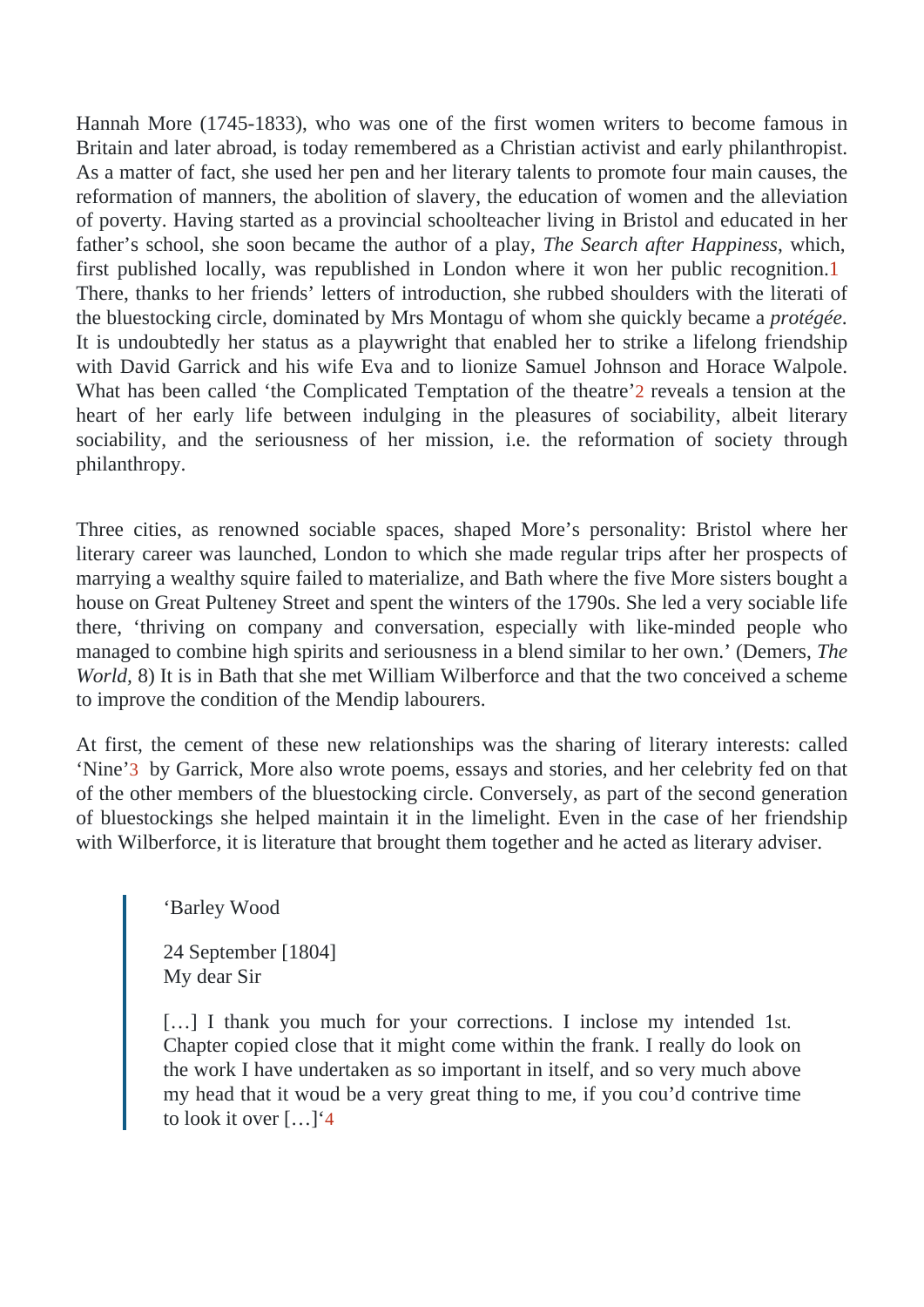Intellectual sociability in the second half of the eighteenth century observed the rituals that had by then been established, with its round of breakfasts, parties, card-playing, the central role of the tea-table, and a conversation where  $500$  kshey could be exchanged – health matters and politics featured prominently. More enjoyed these social occasions and wrote: ' dined at the Adelphi yesterday (at a meeting where) none but men are usually asked. I wa however of the party, and an agreeable day it was to me. I have seldom heard so much wit under the banner of so much decorum (.. Memoirs vol.I, 68-69)

Yet, despite the benefits of urban literary sociability, More was never blinded by the dazzling lights of the city. Her visits to London grew less numerous as the years went by and, as for Bath, she had always 'hated' the ploceler somewhat forced spinsterhood made her free, thanks to her recent financial independence, to set up her own social network and she use her London celebrity to create an original model of sociability that was essentially philanthropic. In so doing, she opened up new vistas for women and redefined their role in society. She firmly, through her actions, departed from the Georgian ideal of womanhood and played a pioneering role in outlining the contours of a Victorian one: 'she was part of the new Puritanism steadily gaining ground in the wake of the French Revolution which urged women to turn their backs on the allurements of the ball and the pleasure garden and find their vocations in the duties of home and the expanding world of philanthropyhis was a message delivered in Goelebs in Search of a Wife 809) or in Hints towards Forming the Character of a Young Prince \$805): women should make themselves useful.

The new world of philanthropy that emerged in Britain had a strongly religious dimension and More moved increasingly towards a sociability of the heart while simultaneously maintaining a sociability of the mind. She claimed that her aim was to be a good Christian, and contested the allegation of Methodism. Yet she shared with Wilberforce and the other members of the Clapham Sect, who were all Evangelicals, together with an unflinching faith, great dissatisfaction with the Anglican clergy, absent from their parishes and seemingly indifferent to the plight of the poorest part of their congregations. In many instances, it is 'classical' sociability that made her acquainted with the evils of the society of her times: one of her major fights was the fight against slavery and the abolitionists' crusade became hers thanks to a dinner party in 1776. She remained convinced that the pleasure principle – identified by Georg Simmel as a distinctive feature of true sociability – should not be eradicated from charitable ventures. She thus organized feasts in her Mendip schools, hybrid events combining revelry and charity:

'Cowslip Green

8 August [before 1797]

I believe a kindness is often valued more than a benefit. Including the Woman's Club-feasts and the children's dinner I contrive in the course of this Month to treat about 1700 in what they think a grand Way for a little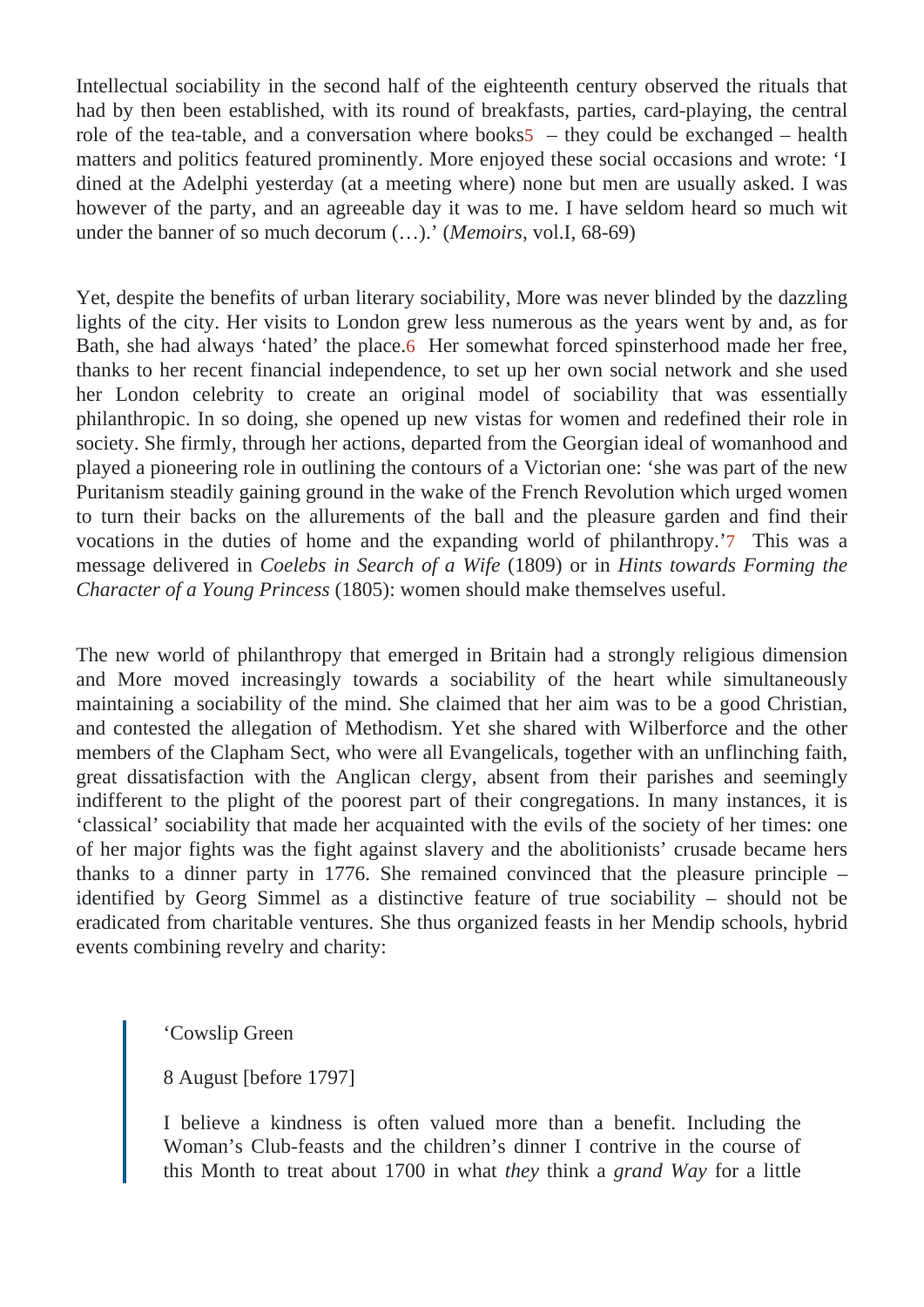more than thirty Pounds – And why shou'd not these poor depressed creatures haveneday of harmless pleasure in a Year to look forward (to? MS: Weston Library, University of Oxford, MS Wilberforce c. 48, ff. 52-53) 8

Similarly, the Bible meetings held at Barley Wood were followed by 'a cold dinner for the select part of the company Most of the letters that she wrote, in particular those sent to Wilberforce, testify to the subordination of mundane sociability to the sociability of the heart and to religious sociability. The correspondence with Wilberforce revolves around schools, charity or religion: their friendship thus followed the same pattern as their lives, i.e. an evergrowing involvement in philanthropic schemes. But More was also adamant that charity must not be an excuse for a tepid faith and she outlined her views on philanthropy up the on the Importance of the Manners of the Great to General Socety firmly dissociated 'mechanical charity which requires springs and wheels to set it agoing (from) real Christian charity (that) must not supplant faith The Thoughts simultaneously condemns what More sees as the excesses of Georgian sociability - Sunday concerts, Sunday walks in publigardens, the blurring of the frontier between right and wrong in polite conversation ( Thoughts  $3)11 -$  and reiterates the importance of 'association,' i.e. sociability:

> 'The Christian virtues derive their highest lustre from association: they have such a spirit of society that they are weak and imperfect when solitary, their radiance are brightened by communication and their natural strength multiplied by the alliance with each other (…) the mischief arises not from our living in the world but from the world living in us, occupying our hearts and monopolizing our affections. Thoughts 70)

Convinced that Georgian sociability threatened the moral fabric of the nation, Hannah More embarked on a crusade for the reformation of manners. The Mendip schools that she set up with the active contribution of her sisters, stemmed from a desire 'to instruct the poor, to inform the ignorant, and to reclaim the vicious.houghts 84) More saw her Cheddar School as a sort of 'Botany Bay expedition' and targeted the children, but also their mothers who could attend evening classes. As for her Sunday schools, 'their modest agenda' included 'the inculcation of the socially desirable virtues of punctuality, cleanliness, and honesty.' (Stott 105)

More understood that the success of the scheme depended on the participation of the Great both men and women: she particularly appealed to the latter, because she saw them a enjoying a specific talent, that of 'influenc&t(ictures vol.1, 1). By trying to reform the poor she simultaneously improved the rich: 'Reformation must begin with the Great or it will never be effectual. Their example is the fountain from whence the vulgar draw their habits, actions and characters. Thought \$4-85) Her meliorism was thus a strategy to broaden the scope of her venture and her social connections were an asset, a view shared by John Wesle 'Tell her to live in the world; there is the sphere of her usefulness.' (Jones 103) Nonetheless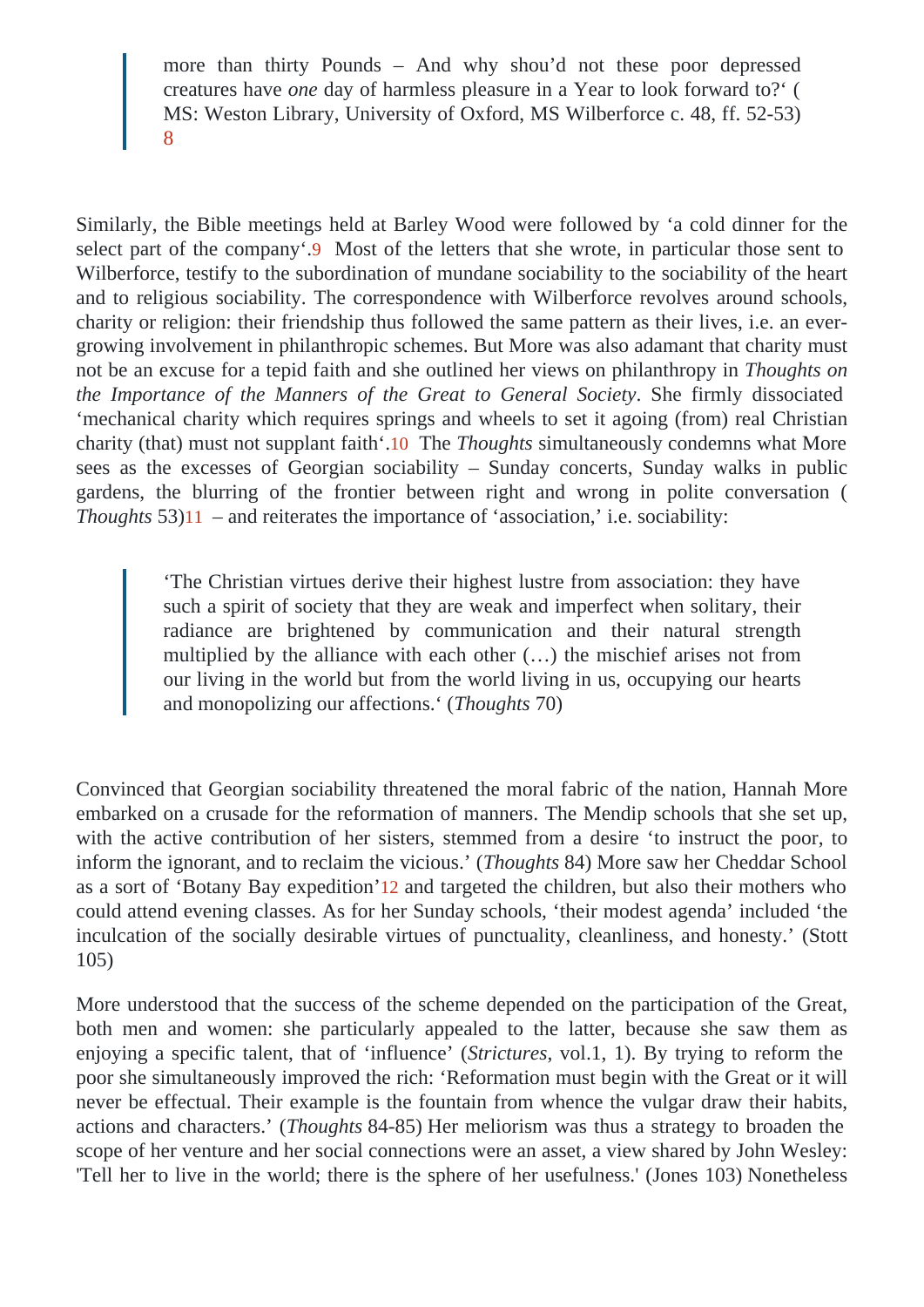she seemed to have gradually shunned the pleasures of high society sociability to focus on the 'poor Barbarians' Memoirs vol. II, 455).

As she grew older, she moved away from sociable encounters and gatherings to a reclusion at home. But Barley Wood, where she spent many years, turned out not to be a hermitage, an she complained: 'I never saw more people known and unknown in my gayest days. They came to see me as the witch of EndoMe moirs vol. III, 447-448) More's attitude to retirement was fraught with ambiguity, since she both yearned for it and resented it. This appears in the Thoughts where she stressed that 'action' was 'the life of virtue and the world [...] the noblest theatre of actionTh(oughts 70) This ambivalence, being 'in the world' but not 'of the world,' shows her idiosyncratic endorsement of the modern 'social imaginary,' as analyzed by Demerts

Nonetheless, in spite of her cautious approach to reformation, based on sympathy, not on imposition, she was perceived by the clergy and the local gentry ageant provocateur whose main tool, the printed word, was hard to counter. The new type of literature for the poor that she created was a key agent of the dissemination of her ideas. The success of the Cheap Repository Tractis particular was unrivalled, thus enabling her to create another, wider, network, made up of readers – she had identified 'three great classes, the fashionable the religious, the political' Memoirs, vol. IV, 308) – and contributors. This popularization of ideas, many of them shared by the Clapham Sect, antagonized the Latitudinarian Anglican clergy and More's schools came under attack, like the Blagdon one that became the object of a national controversy. At the other end of the political spectrum, radicals like William Cobbett who dubbed her 'the old bishop in petticoat EDNB) and the supporters of the French Revolution saw More's philanthropic sociability as reactionary.

Hannah More instrumentalized the sociability of the upper classes to create a newnmodel which private individuals and the state collaborated. She is still a controversial figure today, accused of using the subaltern to reinforce the power of the upper classes by 'assuming control over the symbolic body of an infantilized working-class the '(Kowaleski-Wallace 74). More knew a number of failures due to the contradictory directions of her action – on the one hand encouraging women to embrace charitable causes, but on the other hand never actually challenging male domination, as 'true' independence was that of the milted. philanthropic sociability announced the Victorian era and was not deprived of smugness. She redirected sociability towards the Christian ideals of benevolence – doing good – and of charity, and put centre stage the idea of the mission that was to seduce so many British people in the nineteenth century. She also contributed to a decentring of sociability from London to Bath or Bristol and embodied a new ideal of womanhood by impersonating the philanthropic unmarried intellectual<sup>6</sup> In her will, she donated money to a list of charitable institutions a further proof of her dedication to the philanthropic cause.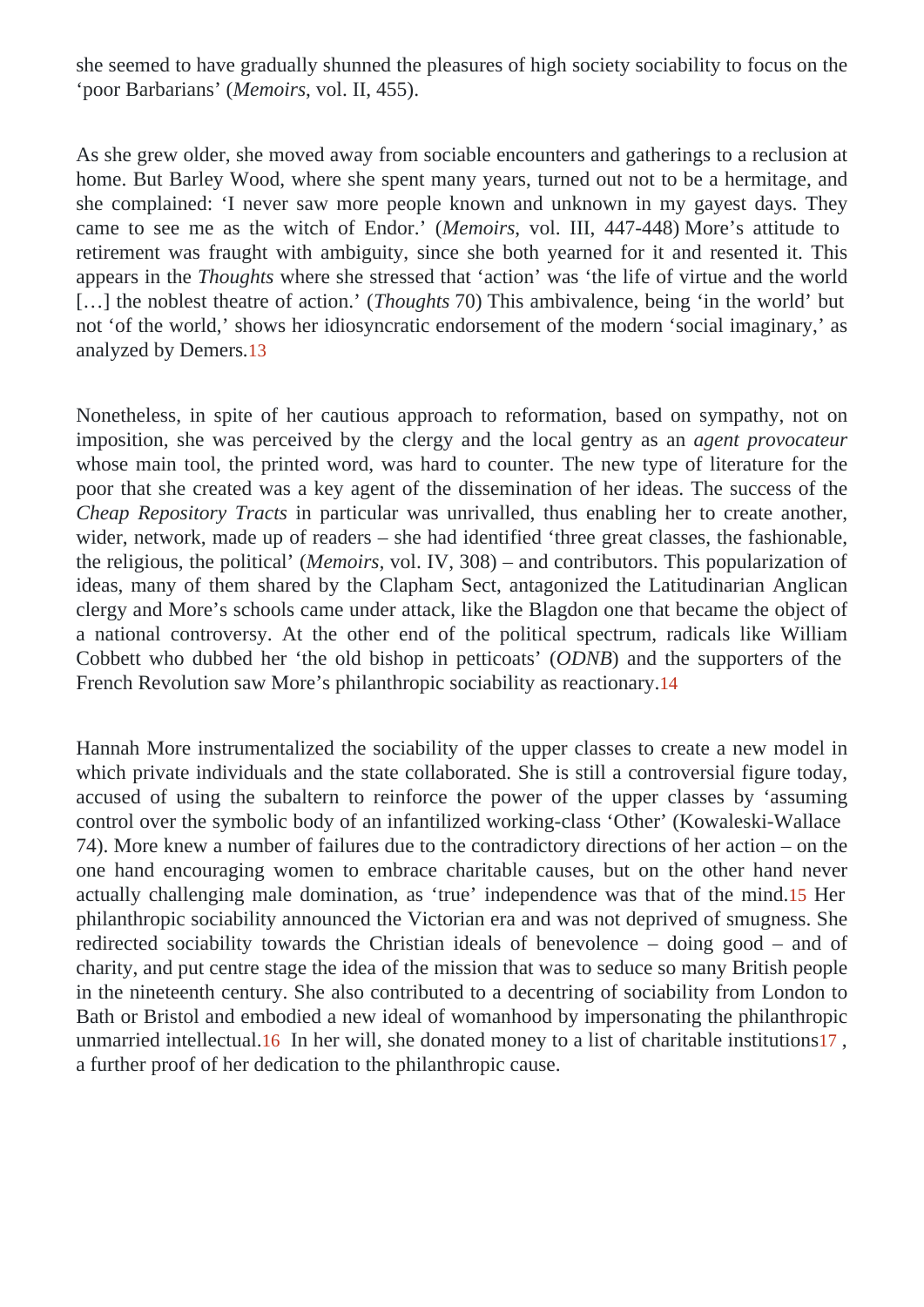$\alpha$  means  $\alpha$ iate of Bailey wood in the was of the parison of suffice  $t$ *ticata tas folloris* woor 23 rollep of Little *Auformary Orant* wilberform aus Maraulty <del>.</del> for thunbers pounds to the To the Itoravian Miloronary tital the same be partly applied to Quabout that and other Welse College by De Jeanusous y 25° Francisco Protivate<br>four timbros ponicità fra 15<br>t. India en Our timbros e Darforo Esquit otraco T obul per Out orichy two transferred bornuos to the Here Substance trunorod bounds to the A rollmous brad and Will of Hannah More, PROB 11/1822/405

1. See ODNB, S.J. Skedd (https://doi.org/10.1093/ref: odnb/19179 [accessed 18 February 2020]). Also E. Kowaleski-Wallace's analysis of 'literary daughters (as) special kinds of daughters who adapt themselves to both a familial and literary hierarchy,' Their Fathers' Daughters: Hannah More, Maria Edgeworth and Patriarchal Complicity (Oxford: OUP, 1991), p.11.

2. Patricia Demers, The World of Hannah More (Lexington: The University Press of Kentucky, 1996), p. 20.

3. More was Melpomene, the Muse of Tragedy.

4. MS: Weston Library, University of Oxford, MS Wilberforce d. 15, ff. 70-1, The Letters of Hannah More: A Digital Edition (https://www.18thcenturycommon.org/ letters-hannah-digital-edition/).

5. See William Roberts, Memoirs of the Life and Correspondence of Mrs Hannah More (London: R.B. Seeley and W. Burnside, 1834), 2nd edition, vol.I, p. 69.

6. She expressed her dislike in a letter to Wilberforce (Memoirs, vol.II, p. 404).

7. Anne Stott, Hannah More, The First Victorian (Oxford: OUP, 2003), p. 260. As argued by Frank Prochaska, in Women and Philanthropy in Nineteenth-Century England (Oxford: OUP, 1980), 'philanthropy pointed out the limitations imposed upon women at the same time as it broadened their horizons', p. 227.

8. (https://www.18thcenturycommon.org/letters-hannah-digital-edition/).

9. Letter 25 May 1818 to Mrs Barker Silverton, Barley Wood, Add MS 42511, British Library.

10. Thoughts on the Importance of the Manners of the Great to General Society (Dublin, 2nd edition, 1788), p. 17, p. 59, Eighteenth Century Collections Online (https://link.gale.com/apps/doc/ [accessed 25 Mar. 2020]).

11. See also Strictures on the Modern System of Female Education (London, 2nd edition, 1799), vol.2, p. 338-358, Eighteenth Century Collections Online (https://link.gale.com/apps/doc/ [accessed 31 Mar. 2020]).

12. Stephen Tomkins, The Clapham Sect: How Wilberforce's Circle Transformed Britain (Oxford: Lion Hudson, 2010), p. 77. A distinction was made between the 'Great schools' and the 'lesser schools' operating as 'Sunday schools', Mary Gwladys Jones, Hannah More (Cambridge: CUP, 1952), p. 148-167.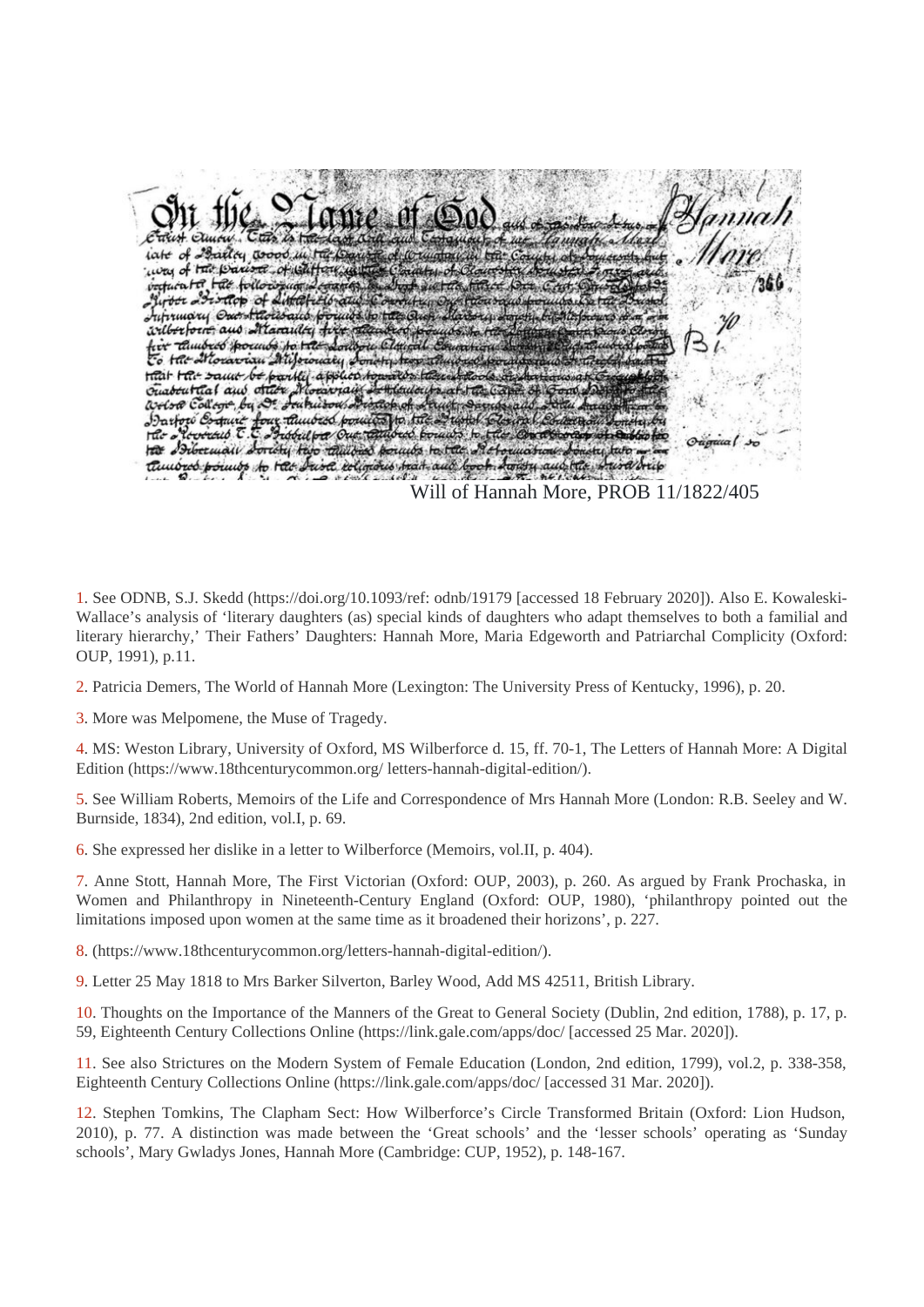13. Patricia Demers, 'Sisters Across the Centuries: Hannah More and Grace Irwin', in Deborah Heller (ed.), Bluestockings Now! The Evolution of a Social Role (Farnham: Ashgate, 2015), p. 157, 173.

14. Her quarrel with the Bristol poetess Ann Yearsley, a milkmaid, is a case in point: More tried to protect her against her will by controlling her revenues and was eventually forced to back down. Althorp Papers, 'Letter to Lady Spencer', Bristol 11 October 1785. Add MS 75685: 1759-1800.vol. CCLXXXV, British Library.

15. Coelebs in Search of a Wife [1809]. The Project Gutenberg EBook April 4, 2010 [EBook #31879]), ch.XLVIII.

16. Her fame was international as her works circulated in Europe, with the translation of The Cheap Repository Tracts into Italian.

17. Hannah More's Will, The National Archives, PROB 11/1822/405.

#### **Cite this article**

COSSIC Annick, "Hannah More (and philanthropic sociability)", The Digital Encyclopedia of British Sociability in the Long Eighteenth Century [online], ISSN 2803-2845, Accessed on 07/07/2022, URL: https://www.digitens.org/en/notices/hannah-more-and-philanthropicsociability.html

#### **Further Reading**

Clark, Peter, *British Clubs and Societies, 1580-1800: The Origins of an Associational World* (Oxford: Clarendon Press, 2000).

Cohen, Michèle, ''Gender and Method' in Eighteenth-Century English Education', *History of Education* (vol. 33, n°5, 2004), p. 585- 595.

Eger, Elizabeth, *Bluestockings Displayed: Portraiture, Performance and Patronage, 1730- 1830* (Cambridge: CUP, 2013).

Ford, Charles Howard, *Hannah More: A Critical Biography* (Bern, Oxford: Peter Lang, 1996).

Harding, F.A.J., 'The Social Impact of the Evangelical Revival: A Brief Account of the Social Influences of the Teaching of John Wesley and his Followers', *Historical Magazine of the Protestant Episcopal Church* (vol. 15, n°4, December 1946), p. 256-284.

Hopkins, Mary Alden, *Hannah More and her Circle* (New York: Longmans, Green, 1947).

Myers, Sylvia Harcstark, *The Bluestocking Circle: Women, Friendship and the Life of the Mind in Eighteenth-Century England* (Oxford: Clarendon Press, 1990).

More, Hannah, *Essays on Various Subjects, Principally Designed for Young Ladie*s (1777).

Swallow Prior, Karen, *Fierce Convictions: the Extraordinary Life of Hannah More: Poet, Reformer, Abolitionist* (Tennessee: Thomas Nelson, 2014).